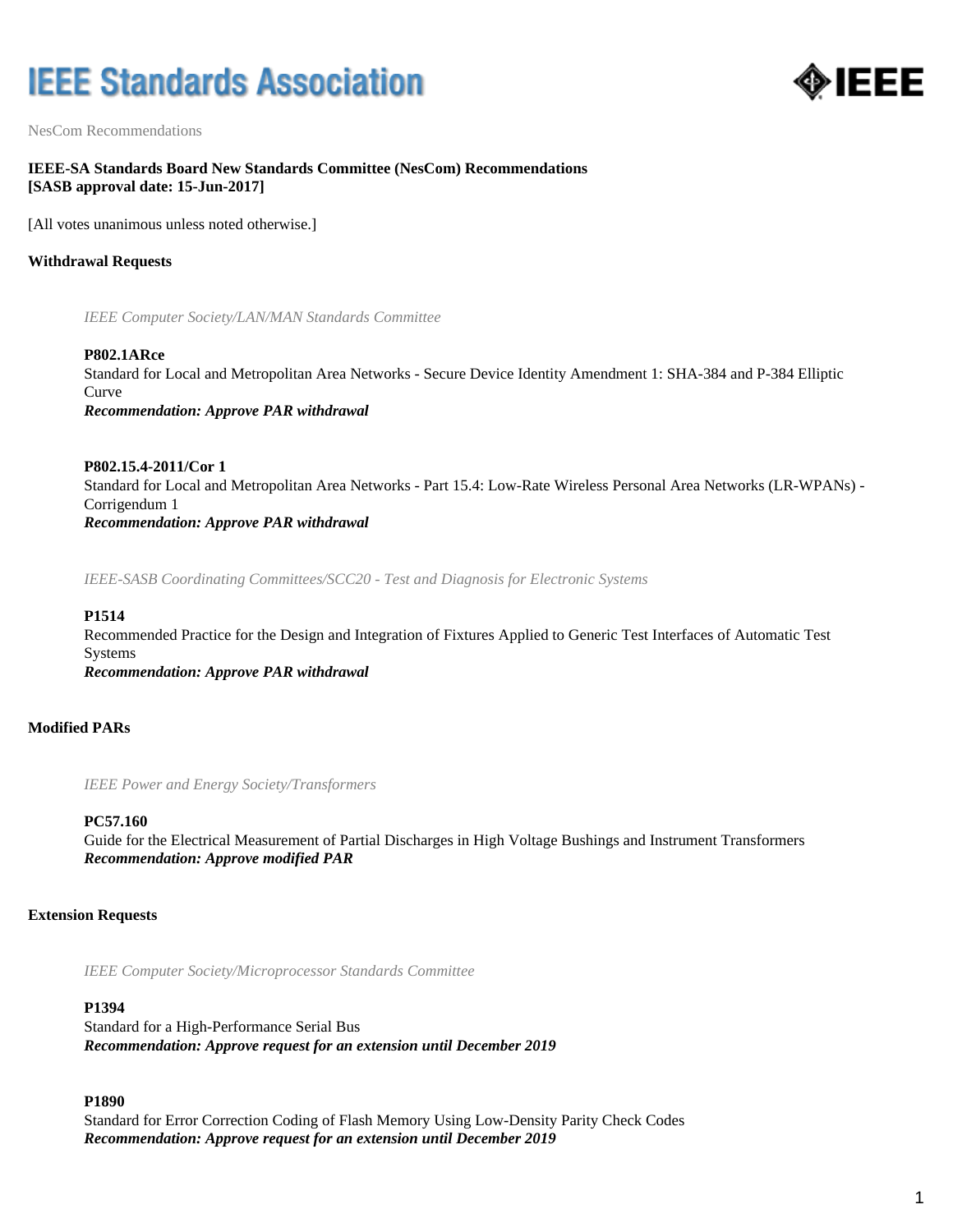*IEEE Communications Society/Standards Development Board*

## **P269**

Standard for Measuring Electroacoustic Performance of Communication Devices *Recommendation: Approve request for an extension until December 2018*

*IEEE Power and Energy Society/Energy Storage & Stationary Battery Committee*

## **P2405**

Standard for the Design of Battery Chargers Used in Stationary Applications *Recommendation: Approve request for an extension until December 2020*

*IEEE Power and Energy Society/Nuclear Power Engineering*

## **P1891**

Standard Criteria for Application of Intelligent Digital Devices to Nuclear Power Generating Stations *Recommendation: Approve request for an extension until December 2019*

*IEEE Power and Energy Society/Switchgear*

## **PC37.09**

Standard Test Procedure for AC High-Voltage Circuit Breakers with Rated Maximum Voltage above 1000 V *Recommendation: Approve request for an extension until December 2018*

*IEEE Power and Energy Society/Transformers*

## **PC57.13.8**

Standard Requirements for Station Service Voltage Transformers *Recommendation: Approve request for an extension until December 2019*

## **PC57.160**

Guide for the Electrical Measurement of Partial Discharges in High Voltage Bushings and Instrument Transformers *Recommendation: Approve request for an extension until December 2019*

## **New PARs**

*IEEE-SA Board of Governors/Corporate Advisory Group*

## **P2418**

Standard for the Framework of Blockchain Use in Internet of Things (IoT) *Recommendation: Approve new PAR until December 2021*

## **P2755.1**

Taxonomy and Classification for Software Based Intelligent Process Automation (SBIPA) Technology *Recommendation: Approve new PAR until December 2021*

## **P7130**

Standard for Quantum Computing Definitions *Recommendation: Approve new PAR until December 2021*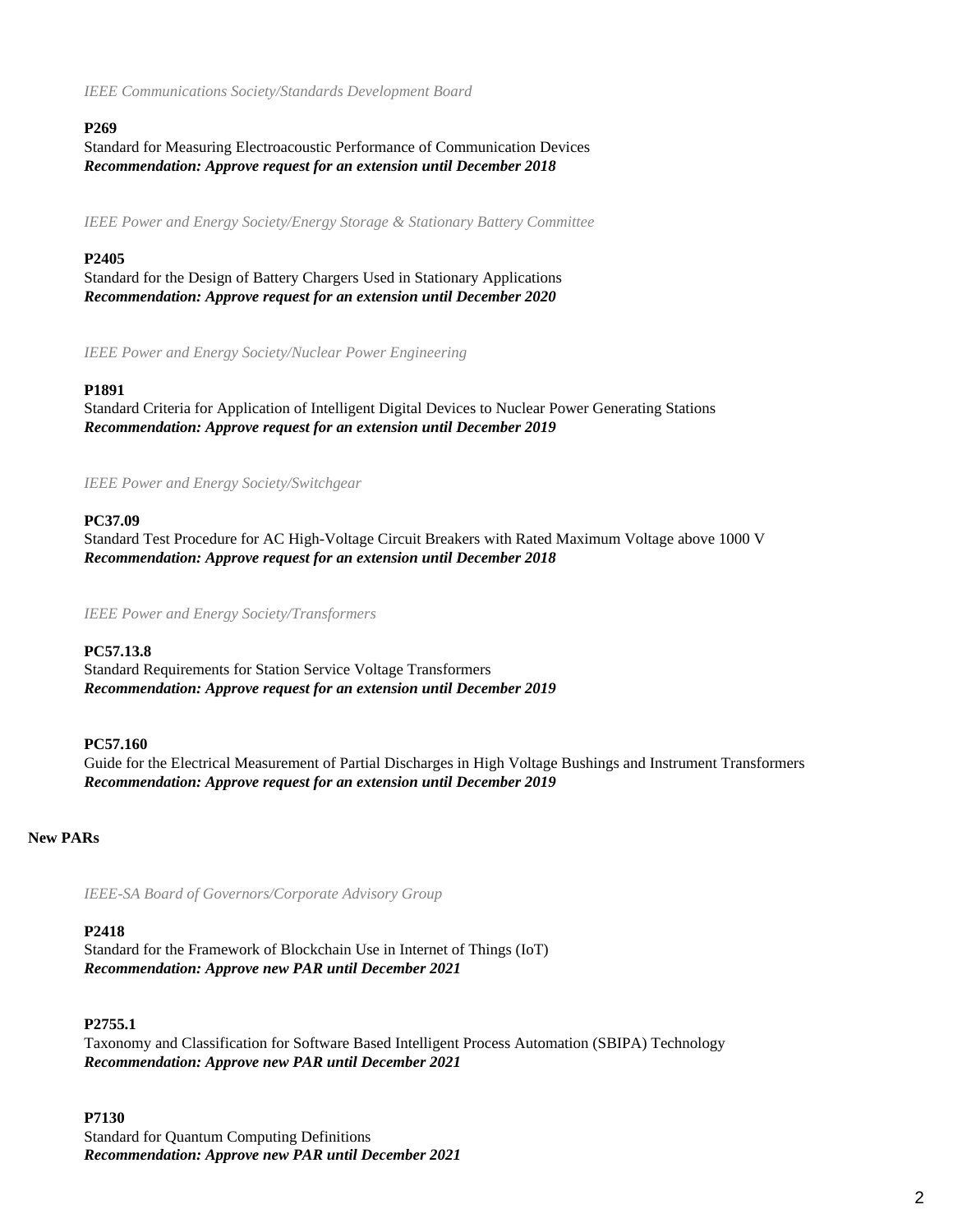*IEEE Computer Society/LAN/MAN Standards Committee*

# **P802.21-2017/Cor 1**

Standard for Local and Metropolitan Area Networks - Part 21: Media Independent Services Framework - Corrigendum 1: Clarification of Parameter Definition in Group Session Key Derivation *Recommendation: Approve new PAR until December 2021*

*IEEE Computer Society/Software & Systems Engineering Standards Committee*

# **P42030**

Standard for Systems and Software Engineering - Architecture Evaluation *Recommendation: Approve new PAR until December 2021*

*IEEE Consumer Electronics Society/Standards Committee*

# **P2900**

Standard for Smart Home Security: Overview and Architecture *Recommendation: Approve new PAR until December 2021*

## **P2900.1**

Standard for Smart Home Security: Taxonomy and Definitions *Recommendation: Approve new PAR until December 2021*

*IEEE Communications Society/Power Line Communications*

# **P1901.1.1**

Standard Test Procedures for IEEE 1901.1 Standard for Medium Frequency (less than 15 MHz) Power Line Communications for Smart Grid Applications *Recommendation: Approve new PAR until December 2021*

*IEEE Engineering in Medicine and Biology Society/IEEE 11073 Standards Committee*

# **P11073-10428**

Health Informatics - Personal Health Device Communication - Device Specialization - Electronic Stethoscope *Recommendation: Approve new PAR until December 2021*

*IEEE Power and Energy Society/Power System Communications and Cybersecurity*

# **P1595**

Standard for Testing and Performance for Optical Phase Conductor (OPPC) for Use on Electrical Utility Power Lines *Recommendation: Approve new PAR until December 2021*

*IEEE Power and Energy Society/Power System Instrumentation and Measurements*

# **P2426**

Guide for Field Measurement of Fast-Front and Very Fast-Front Overvoltages in Electric Power System *Recommendation: Approve new PAR until December 2021*

*IEEE Power and Energy Society/Surge Protective Devices/High Voltage*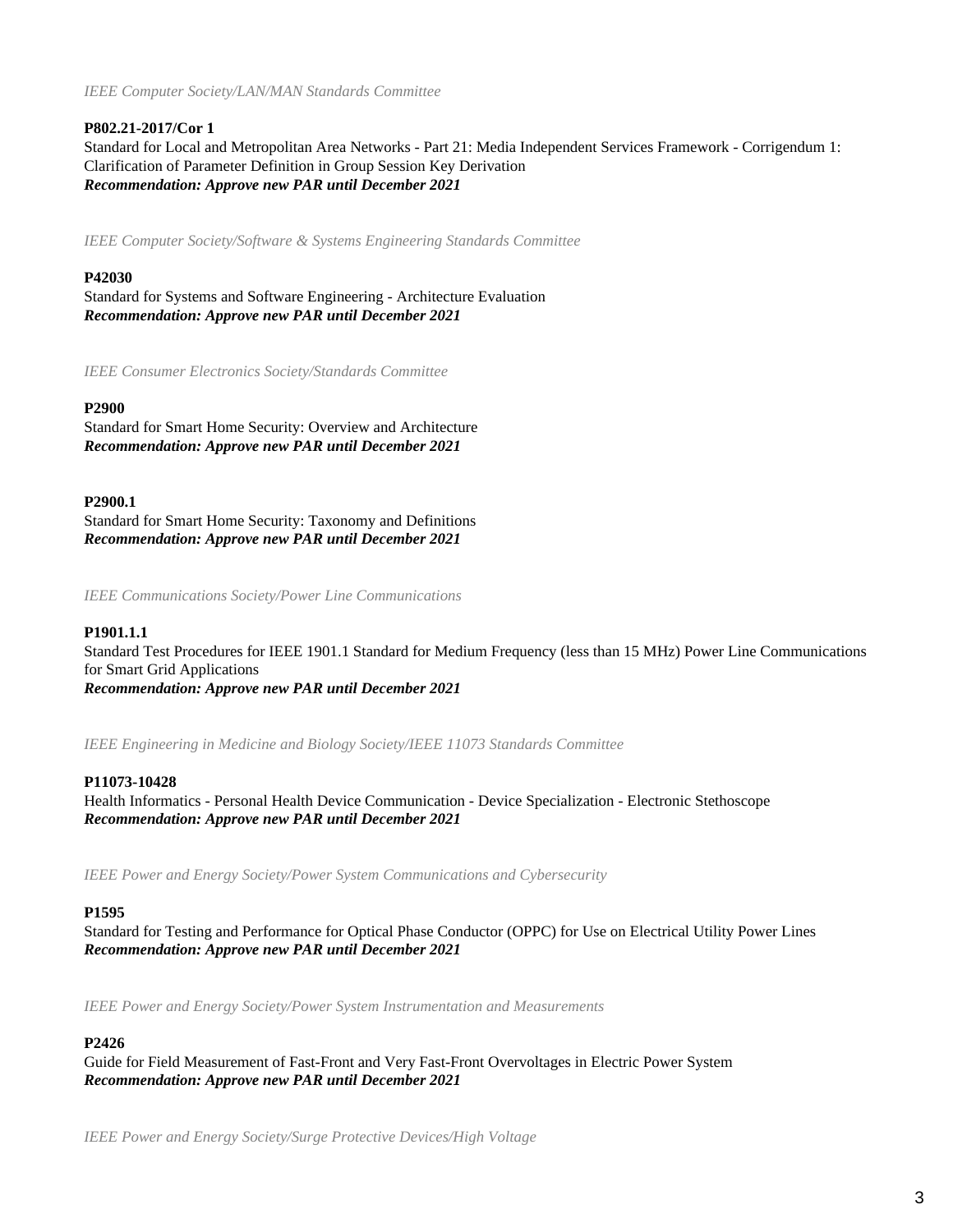**P2771** Guide for Parameter Configuration of Arcing Horns of DC Earth Electrode Lines *Recommendation: Approve new PAR until December 2021*

*IEEE Power and Energy Society/Switchgear*

# **PC37.75**

Standard for Pad-Mounted, Pole-Mounted and Submersible Switchgear Enclosures and Associated Control Enclosures - Coastal and Non-Coastal Environmental Integrity *Recommendation: Approve new PAR until December 2021*

*IEEE Robotics and Automation Society/Standing Committee for Standards*

## **P1872.2**

Standard for Autonomous Robotics (AuR) Ontology *Recommendation: Approve new PAR until December 2021 (6 in favor, 3 opposed [Winston, et al.])*

## **P7008**

Standard for Ethically Driven Nudging for Robotic, Intelligent and Autonomous Systems *Recommendation: Approve new PAR until December 2021*

## *IEEE Reliability Society/IEEE Reliability*

## **P7009**

Standard for Fail-Safe Design of Autonomous and Semi-Autonomous Systems *Recommendation: Approve new PAR until December 2021*

*IEEE-SASB Coordinating Committees/SCC39 - International Committee on Electromagnetic Safety*

## **P1528.6**

Recommended Practice for Computational Techniques to Determine the Power Density of the Electromagnetic Field Associated with Human Exposure to Wireless Devices and Network Equipment, 6 GHz to 100 GHz *Recommendation: Approve new PAR until December 2021*

*IEEE Sensors Council/Standards Committee*

## **P2510**

Standard for Establishing Quality of Data Sensor Parameters in the Internet of Things Environment *Recommendation: Approve new PAR until December 2021*

*IEEE Systems, Man, and Cybernetics Society/Standards Committee*

## **P7010**

Wellbeing Metrics Standard for Ethical Artificial Intelligence and Autonomous Systems *Recommendation: Approve new PAR until December 2021*

*IEEE Vehicular Technology Society/Intelligent Transportation Systems*

## **P1609.2b**

Standard for Wireless Access in Vehicular Environments - Security Services for Applications and Management Messages Amendment